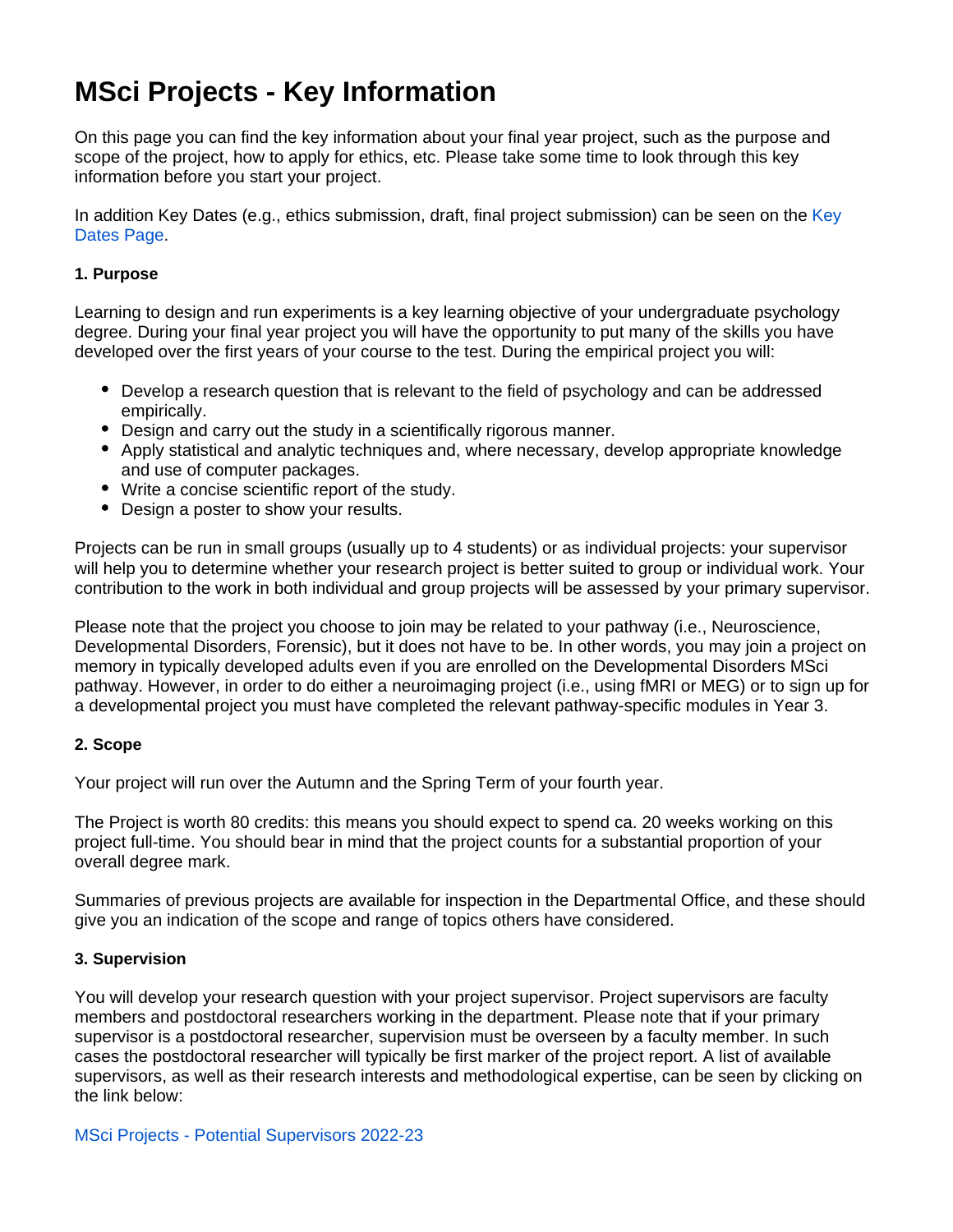The role of the project supervisor is to help you develop your research question and to provide methodological support related to data acquisition and analysis.

The frequency of project supervision meetings will vary across the course of your project: in the initial phases you might expect to meet once per week to once every two weeks; during data acquisition you might meet less frequently; during data analysis you may find the frequency of meetings increasing again; once you begin to write-up your results you may find regular meeting unnecessary. Make a clear plan with your supervisor and attend the supervisory meetings that are scheduled.

Please note that you should not carry out a project and a literature survey in the same specific area of research or with the same supervisor; however, taking both components in the same general area is acceptable. Our criterion for whether the areas are sufficiently different is that it should not be possible to use a shortened version of your literature survey as the Introduction to your project.

#### **4. Ethical Approval**

#### **You must not start testing participants until you have received appropriate ethical approval, and any project undertaken without ethical approval may receive a mark of zero.**

In preparing your project proposal you must ensure that your plans are consistent with the department's [et](https://wiki.york.ac.uk/display/PsyStudentDocs/UG+Handbook+-+Ethics) [hical guidelines](https://wiki.york.ac.uk/display/PsyStudentDocs/UG+Handbook+-+Ethics). Make sure you are also aware of the [Code of Practice](https://www.york.ac.uk/staff/research/governance/policies/ethics-code/) set out by the university.

Please visit this page for further information and the requisite forms - [here](https://wiki.york.ac.uk/display/PsyStudentDocs/UG+Handbook+-+Ethics)

Please note that if you working on a group project, you must submit one ethics application.

Ethics applications are due **at the end of the Summer Term** before your project begins in your 4th year. Project proposals are considered by the departmental ethics committee during the Summer Holidays, and the committee's decision will be communicated to you by letter. If the ethics committee writes to you to indicate that it is not satisfied your project plans are consistent with ethical guidelines, or if further details are required, you must discuss the committee's concerns with your supervisor, and submit a revised proposal as soon as possible.

Some of the components of the ethics application are determined by the type of project you are running: for example, ethics forms for fMRI studies differ from those needed for applying to do research with children/vulnerable participants. Please see the guidance below on the different types of ethics applications, and discuss with your supervisor which ethics application you need to submit.

#### **4.1 Research in the psychology department**

If you are running a project within the psychology department you will need to follow the instructions that can be found [Projects - Obtaining Ethical Approval.](https://wiki.york.ac.uk/display/PsySharedDocs/Projects+-+Obtaining+Ethical+Approval) When recruiting participants you cannot use SONA or the cohort e-mail lists. Students should also refrain from paying participants, offering incentives and cannot provide course credit in return for participation.

#### **4.2 Research at the York Neuroimaging Centre (YNiC)**

If you are running a project at YNiC you will need to follow the instructions that can be found [here.](https://www.ynic.york.ac.uk/forms)

#### **4.3 Research with children**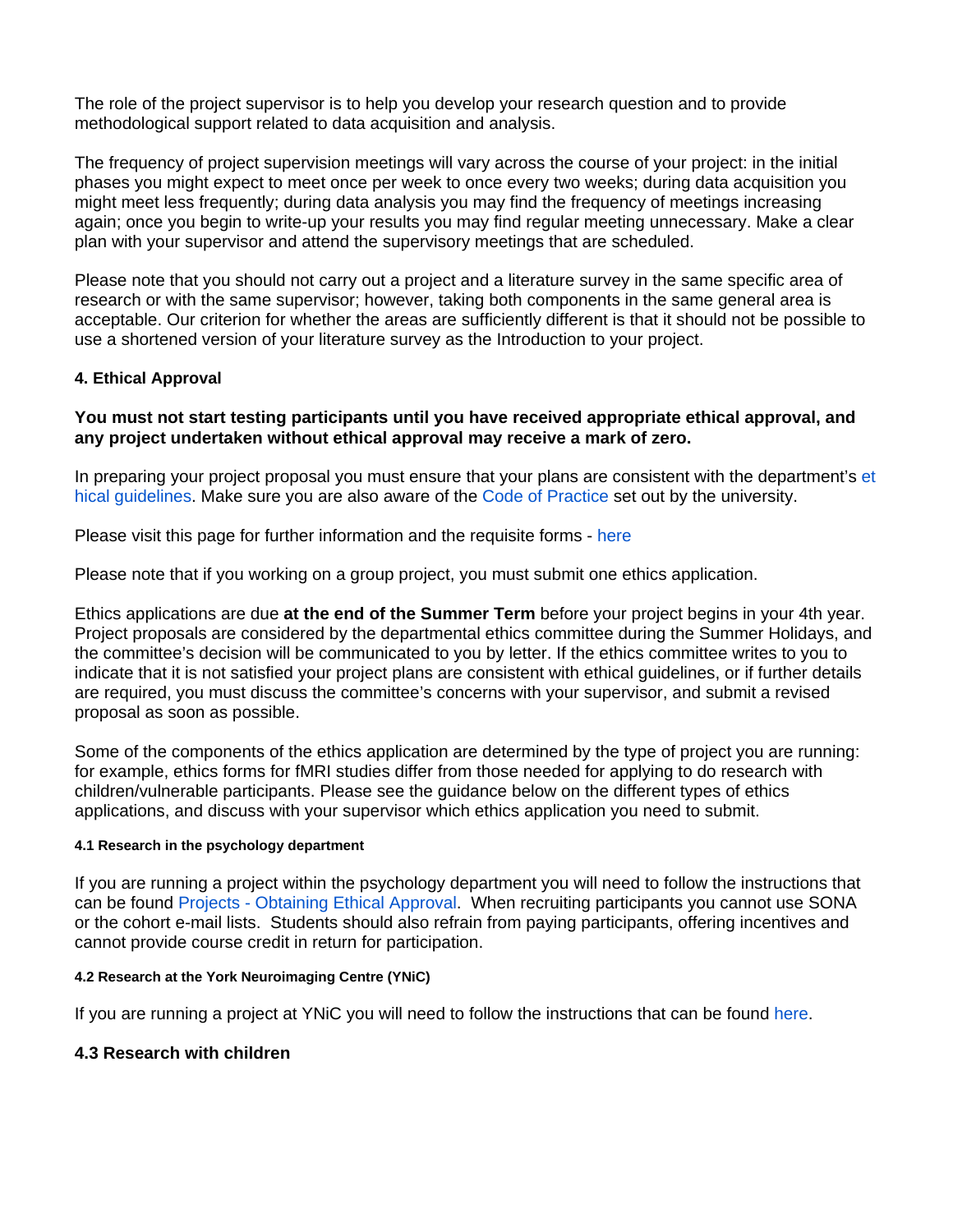If you are planning to carry out a project in a school or in any other context where there will be contact with children you will require the relevant disclosure from the Disclosure and Barring Service as well as the ethics forms for the psychology department (see 4.1 above). You should discuss this with your project supervisor at an early stage in planning your project. Because York schools are already heavily involved in University research you should not attempt to recruit participants from these schools unless your supervisor has an agreement in place.

#### **4.4 Research with non-human animals**

If you are interested in a project that involves experiments with non-human animals, ethical approval will be considered by the biology department. Please contact Prof. Katie Slocombe for more information. You will need to be aware of the legislation that governs the use of non-human animals in experiments, and you must ensure that your project work is at all times consistent with the relevant conditions imposed by the Home Office.

#### **5. Special equipment and materials**

Before reaching a final decision about your project design, discuss with your supervisor the facilities and equipment you will require. ALL use of departmental resources, whether psychometric, secretarial or technical, must be approved by your supervisor; please do not ask secretaries or technicians for help without your supervisor's prior approval. The department is prepared to fund photocopying associated with your project on the Departmental Office copier. Administrators will provide access for approved use of the photocopier, though at least one week's notice may be required for large numbers of copies. Several weeks' notice will be necessary if you require access to special equipment.

If your project requires use of a computer you should discuss this with your project supervisor at an early stage, particularly if you may need specialised software to run your experiment.

#### **The department is not normally able to provide additional financial help with project work or to provide funds for travel or payment of participants.**

# Test Library

The Department houses a test library containing psychometric tests.

Unfortunately, owing to the cost of Tests, the Department has a limited stock and multiple copies are only available of a few tests. It is therefore important for you to plan well ahead if you wish to use a psychometric test, particularly if you think we may need to order test forms. It is not possible for us to loan tests to individuals external to the Psychology Department.

Library catalogue and ordering tests

You can browse the contents of the test library here: [https://psychbookings.york.ac.uk/booked/schedule.](https://psychbookings.york.ac.uk/booked/schedule.php) [php](https://psychbookings.york.ac.uk/booked/schedule.php)

Once you have logged in you can use the on-line system to check availability and request a test and/or record forms. Emily Greener (main reception) will receive any requests and then contact you to arrange for you to pick up the test/s. Your signature will be required on receipt of the test/s. It is sometimes necessary to recall a test; we hope you will respect such requests when they are made.

If you wish for technical advice on a particular test, or would like to submit a request for a new test to be purchased, then you can consult Amanda Hickey ([amanda.hickey@york.ac.uk](mailto:amanda.hickey@york.ac.uk)) who will try to assist you.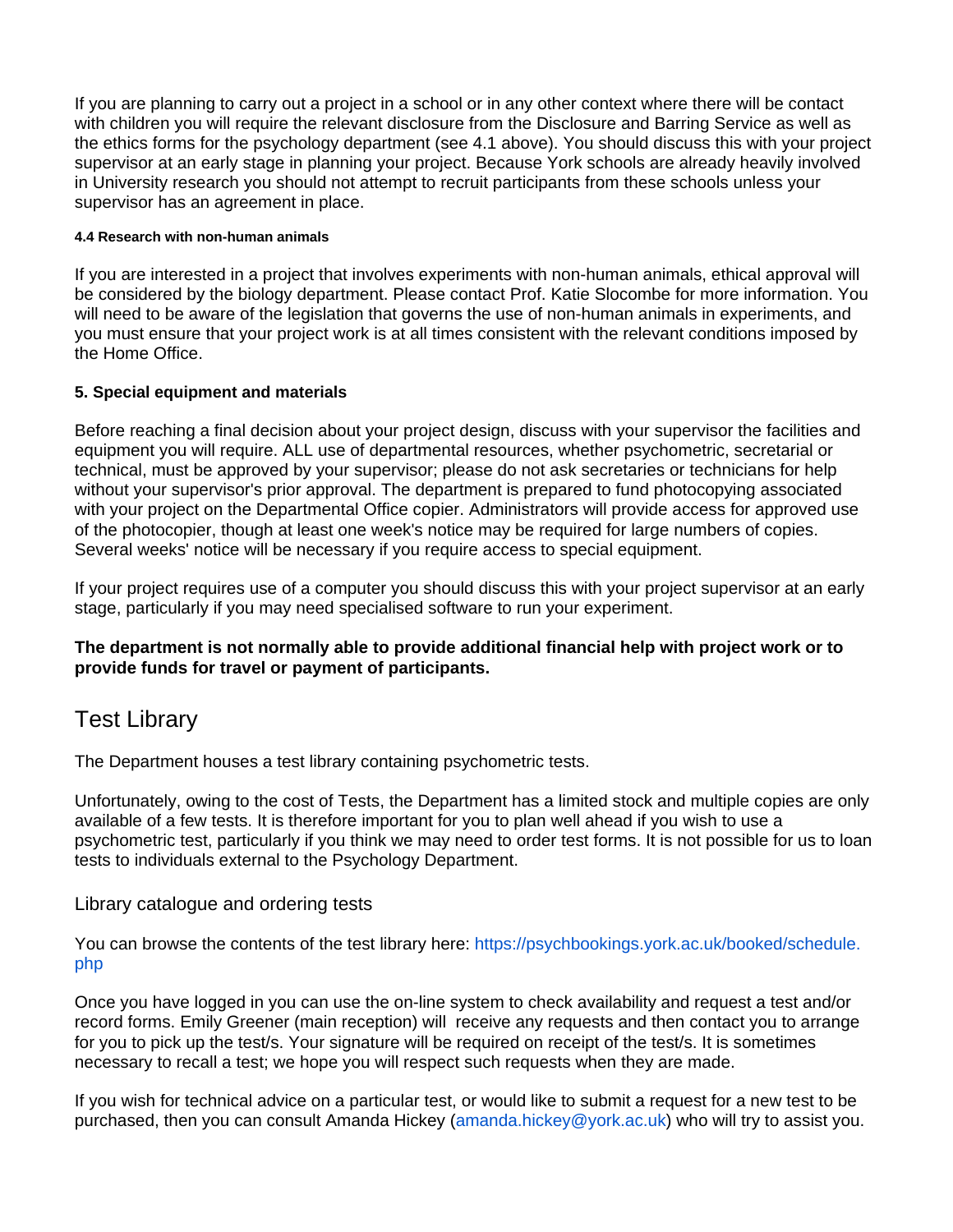# Published tests

Tests published in journals will normally be copyright. If you intend to use questionnaires or other response forms which will be seen by the general public you should ensure that they are used in their instructed format and clearly and neatly reproduced. If you plan to adapt materials then permission must be sought, and can be a lengthy process.

# Terms and Conditions

The tests in the test library are very expensive (i.e., often costing hundreds of pounds) and must be treated with extreme care. We expect you to return the test as it was issued to you. It is also very important that you do not lend the test to anyone else throughout the duration of your loan. You must sign the test in and out yourself.

## **6. Assessment**

Your overall project mark is based on assessment of:

- The project report (90%)
- The poster pdf (5%)
- Your supervisor's assessment of your contribution to the running of the project (5%)

For the third component, your primary supervisor is asked to take into account your:

- Attendance at supervisor meetings and other project sessions (e.g., testing, analysis, group meetings)
- Contribution to planning, testing, analysis and management of project (e.g., time management and organisational abilities, innovation and problem-solving, adaptability, attention to detail).
- Responsiveness to feedback
- Cooperative behaviour and (where relevant) ability to guide others

Detailed marking guidelines for each of these components are given on the [Assessment](https://wiki.york.ac.uk/pages/viewpage.action?pageId=36505052) page of the Handbook

#### **6.1 Project Write Up**

As part of our attempt to standardise the help given by supervisors it has been agreed that supervisors should read and comment on only one draft of your project report (Introduction, Method and Results only - no feedback will be provided on the Discussion section). Before submitting a draft to your supervisor, aim to take advantage of improvements in clarity and accuracy that can derive from redrafting your report in the light of your own careful re-reading, and of comments made by other readers. The deadline for handing a draft to your supervisor for comments is **Week 1 of the Summer Term.** You need to meet this deadline because your supervisor may recommend further data analysis and other modifications to the report which may be time-consuming to complete.

Preparation of the final version should take into account the following:

- The word count should be clearly indicated at the end of the project report, and should be a maximum of 8000 words. For further details on what is included or excluded in word counts, please consult the Word Limits section of the [UG Handbook - Penalties](https://wiki.york.ac.uk/display/PsyStudentDocs/UG+Handbook+-+Penalties) page.
- Appendices should contain information of a supplementary nature only and not be required reading for a good understanding of the main body of the project.
- Projects should be submitted electronically via the VLE in pdf format. For further details on submitting work electronically, please consult the Guide to Online Submission of Work section of the [UG Handbook - Guide to Online Submission of Work](https://wiki.york.ac.uk/display/PsyStudentDocs/UG+Handbook+-+Guide+to+Online+Submission+of+Work) page.